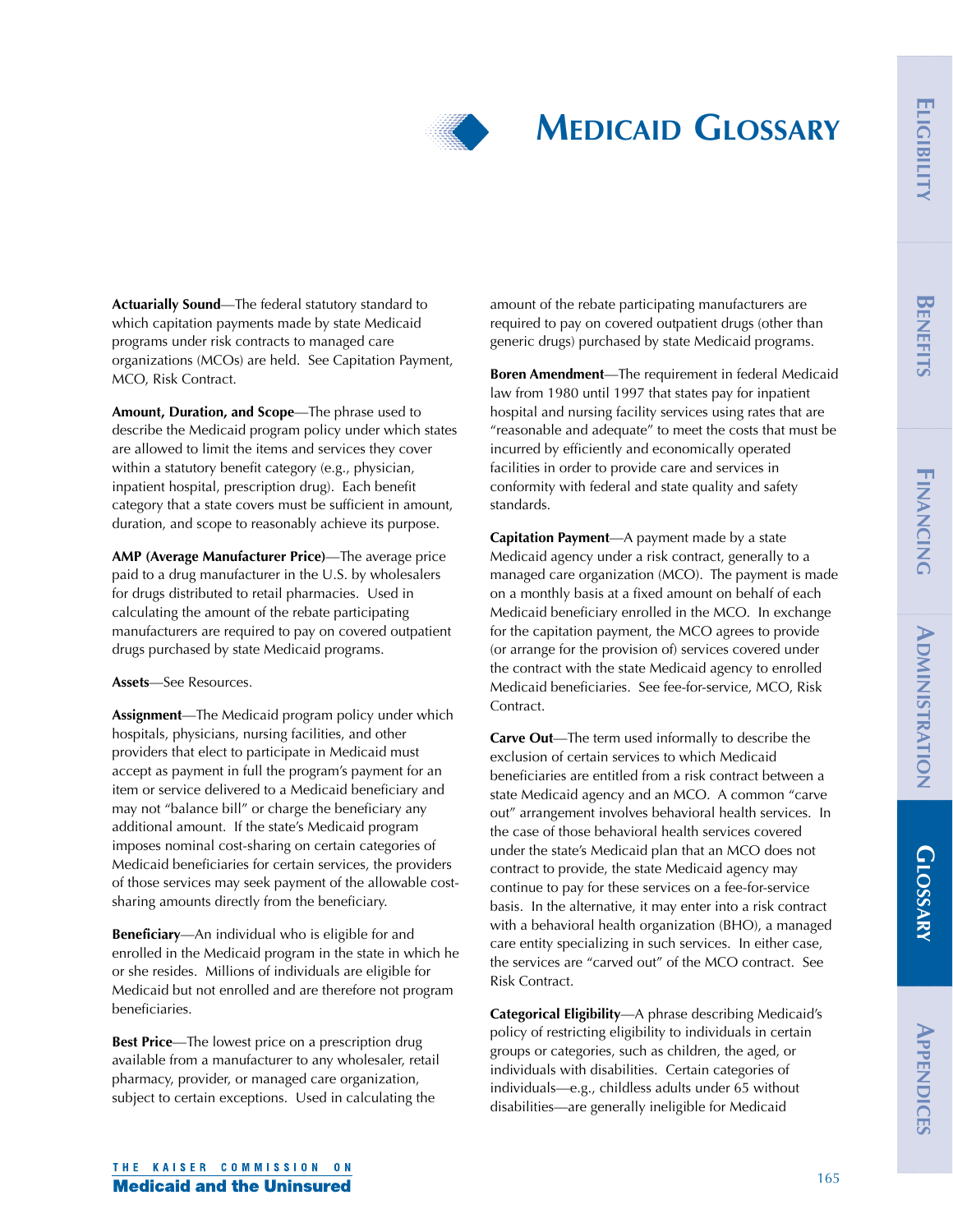FINANCING **FINANCING**

**GLOSSARY**

regardless of the extent of their impoverishment. Individuals who fall into approved categories must also satisfy financial eligibility requirements, including income and, in most cases, resource tests imposed by the states in which they reside. See Financial Eligibility.

**Categorically Needy**—A phrase describing certain groups of Medicaid beneficiaries who qualify for the basic mandatory package of Medicaid benefits. There are "categorically needy" groups that states participating in Medicaid are required to cover, such as pregnant women and infants with incomes at or below 133 percent of the Federal Poverty Level (FPL). There are also "categorically needy" groups that states may at their option cover, such as pregnant women and infants with incomes above 133 percent and up to 185 percent of the FPL. Unlike the "medically needy," "categorically needy" individuals may not "spend down" in order to qualify for Medicaid. See also Medically Needy, Spend Down.

**Center for Medicaid and State Operations (CMSO)**—The agency within the Centers for Medicare and Medicaid Services (CMS) with responsibility for administering Medicaid and the Children's Health Insurance Program (SCHIP).

**Centers for Medicare and Medicaid Services (CMS)**—The agency in the Department of Health and Human Services with responsibility for administering the Medicaid, Medicare, and State Children's Health Insurance programs at the federal level. Formerly known as the Health Care Financing Administration (HCFA).

**Children's Health Insurance Program (SCHIP)**—Enacted in the 1997 Balanced Budget Act as Title XXI of the Social Security Act, SCHIP is a federal-state matching program of health care coverage for uninsured low-income children. In contrast to Medicaid, SCHIP is a block grant to the states; eligible low-income children have no individual entitlement to a minimum package of health care benefits. Children who are eligible for Medicaid are not eligible for SCHIP. States have the option of administering SCHIP through their Medicaid programs or through a separate program (or a combination of both). The statutory federal matching rate for SCHIP services (on average, 70 percent) is higher than that for Medicaid (on average, 57 percent), but the federal allotment to each state for CHIP services is capped at a specified amount each year. Also referred to as the State Children's Health Insurance Program (SCHIP).

**Civil Money Penalty (CMP)**—An intermediate sanction (i.e., less drastic than exclusion from participation in the program) applied to participating providers and managed care plans that are found to have engaged in program

fraud or have violated certain program requirements. Some CMP authorities are administered by the Centers for Medicare and Medicaid Services, others by the Office of Inspector General (OIG). See Exclusion, OIG.

**Comparability**—A rule of Medicaid benefits design that requires a state to offer services in the same amount, duration, and scope to one group of categorically needy individuals (e.g., poverty-related children) as it offers to another group of categorically needy individuals (e.g., elderly SSI recipients). See Amount, Duration, and Scope; Categorically Needy.

**Continuous Eligibility**—An option available to states under federal Medicaid law whereby children enrolled in Medicaid may remain eligible for a continuous period of 12 months, regardless of intervening changes in family income or status.

**Copayment**—A fixed dollar amount paid by a Medicaid beneficiary at the time of receiving a covered service from a participating provider. Copayments, like other forms of beneficiary cost-sharing (e.g., deductibles, coinsurance), may be imposed by state Medicaid programs only upon certain groups of beneficiaries, only with respect to certain services, and only in nominal amounts as specified in federal regulation.

**Departmental Appeals Board (DAB)**—The agency within the Department of Health and Human Services that adjudicates disputes between CMS and state Medicaid agencies regarding disallowances of federal matching payments and hears appeals of CMS or OIG decisions to impose civil money penalties or exclusions on providers. See Disallowance; Civil Money Penalties; Exclusions.

**De-Linking**—The informal term used to refer to breaking the historic link between eligibility for cash assistance under Aid to Families with Dependent Children (AFDC) and eligibility for Medicaid. The process of de-linking began in the mid-1980s with the enactment of optional eligibility groups of poverty-related pregnant women and children and continued with the repeal of the AFDC program in 1996 and the enactment of a new section 1931 eligibility group. See Poverty-Related, Section 1931.

**Disallowance**—A determination by CMS not to provide federal Medicaid matching payments to a state in connection with an expenditure made by the state's Medicaid program because the expenditure does not meet federal requirements for matching payments. States may appeal CMS disallowances to the Departmental Appeals Board (DAB) and to federal court. See Departmental Appeals Board.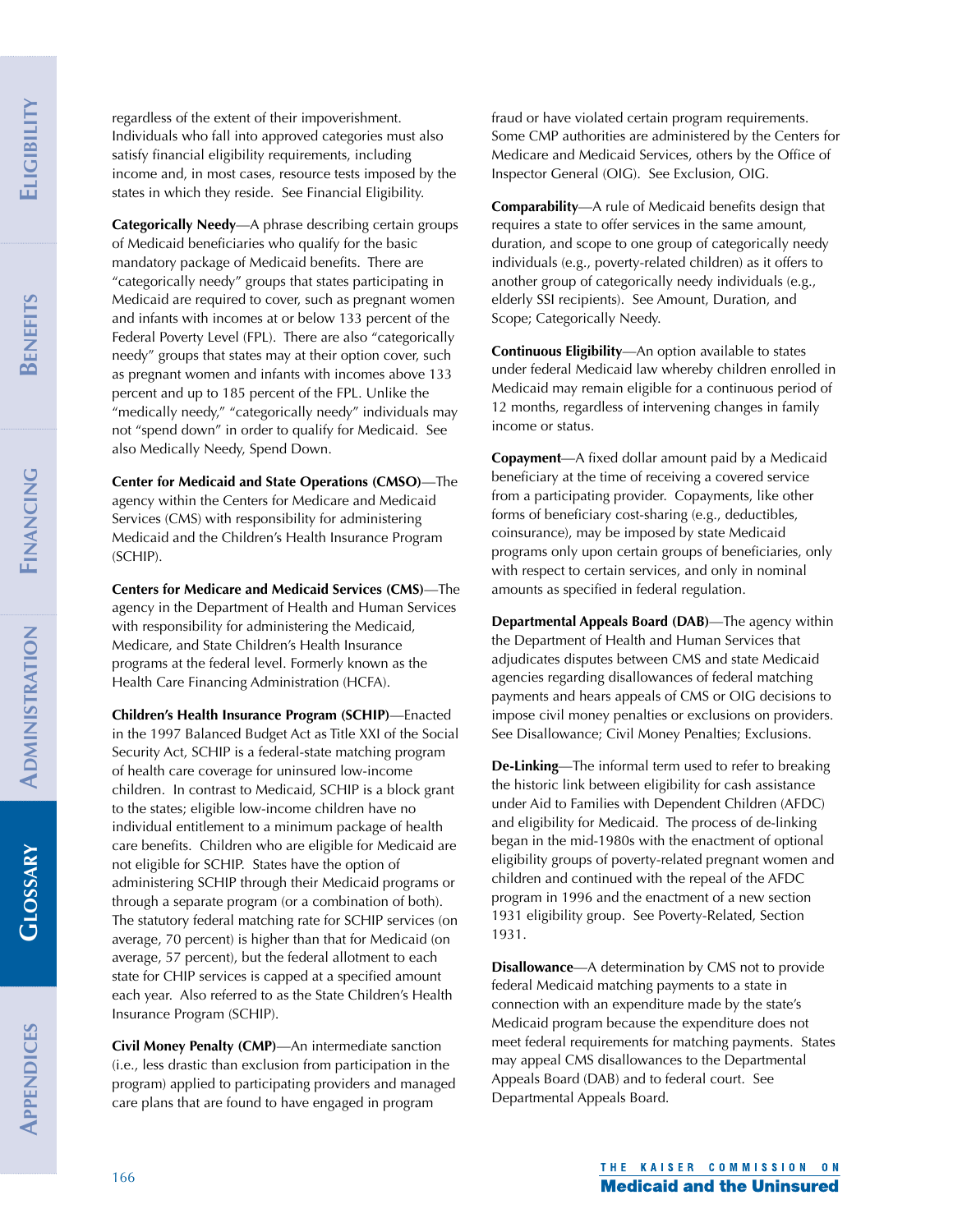**Disregards**—An informal term that relates to a state Medicaid program's methodology for counting income and resources in determining eligibility. For certain eligibility categories, such as poverty-related children or working disabled adults—states may disregard—that is, not count—certain income or resources in determining whether the individual meets its Medicaid income or resource standards. The effect of an income or resource disregard is to enable an individual to qualify for Medicaid even if his or her gross income or resources exceed the state's eligibility standard. See Methodology, Standard.

## **Disproportionate Share Hospital (DSH) Payments**—

Payments made by a state's Medicaid program to hospitals that the state designates as serving a "disproportionate share" of low-income or uninsured patients. These payments are in addition to the regular payments such hospitals receive for providing inpatient care to Medicaid beneficiaries. States have some discretion in determining which hospitals qualify for DSH payments and how much they receive. The amount of federal matching funds that a state can use to make payments to DSH hospitals in any given year is capped at an amount specified in the federal Medicaid statute.

**Dual Eligibles**—A term used to describe an individual who is eligible both for Medicare and for full Medicaid coverage, including nursing home services and prescription drugs, as well as for payment of Medicare premiums, deductibles, and co-insurance. Some Medicare beneficiaries are eligible for Medicaid payments for some or all of their Medicare premiums, deductibles, and co-insurance requirements, but not for Medicaid nursing home or prescription drug benefits. See Qualified Medicare Beneficiary, Specified Low-Income Medicare Beneficiary, and Qualifying Individual.

**Drug Use Review (DUR)**—The program of prospective and retrospective review of prescriptions paid for by a state Medicaid program that each state is required to conduct in order to ensure that prescriptions are appropriate, medically necessary, and not likely to result in adverse medical outcomes.

**Early and Periodic Screening, Diagnostic, and Treatment (EPSDT) Services**—One of the services that states are required to include in their basic benefits package for all Medicaid-eligible children under age 21. EPSDT services include periodic screenings to identify physical and mental conditions as well as vision, hearing, and dental problems. EPSDT services also include follow-up diagnostic and treatment services to correct conditions identified during a screening, without regard to whether

the state Medicaid plan covers those services with respect to adult beneficiaries.

**Enrollment Broker**—The term used to describe an organization, usually a private entity, that contracts with a state Medicaid agency to inform Medicaid beneficiaries about, enroll them in, and disenroll them from MCOs and PCCMs participating in the state's Medicaid program.

**Entitlement**—A program that imposes a legal obligation on the federal government to any person, business, or unit of government that meets the criteria set in law. Federal spending in an entitlement program is controlled through the program's eligibility criteria and benefit and payment rules, not by the appropriation of a specific level of funding in advance. Entitlement programs such as Medicare and Medicaid are also referred to (for federal budget purposes) as "direct" or "mandatory" spending. Medicaid is both an individual entitlement and an entitlement to the states that elect to participate.

**Error Rates**—Refers to the percentage of Medicaid payments made by a state on the basis of erroneous Medicaid eligibility determinations. For this purpose, an error occurs when an individual who is not in fact eligible is incorrectly enrolled in the program and a payment is made on that individual's behalf to a provider or plan. States are subject to the loss of federal Medicaid matching funds if their "error rate"—i.e., their payments for services attributable to ineligible individuals—exceeds 3 percent of their total spending on Medicaid benefits. See Quality Control.

**Estate Recovery**—The requirement that state Medicaid programs seek to collect from the estate of a deceased Medicaid beneficiary the amounts paid on the individual's behalf for nursing facility services, home and community-based services, and related hospital and prescription drug services.

**Exclusion**—A sanction imposed upon providers or managed care plans for certain fraudulent conduct, usually by the Office of Inspector General (OIG) or a state Medicaid fraud control unit (MFCU). An excluded provider or plan may not receive Medicaid reimbursement during the period of exclusion, which varies with the nature and severity of the offense. See MFCU, OIG.

**External Quality Review Organization (EQRO)**—A

private entity that conducts the required annual, external independent reviews of the quality and accessibility of services for which state Medicaid agencies have entered into risk contracts with Medicaid MCOs. See MCO, Risk Contract.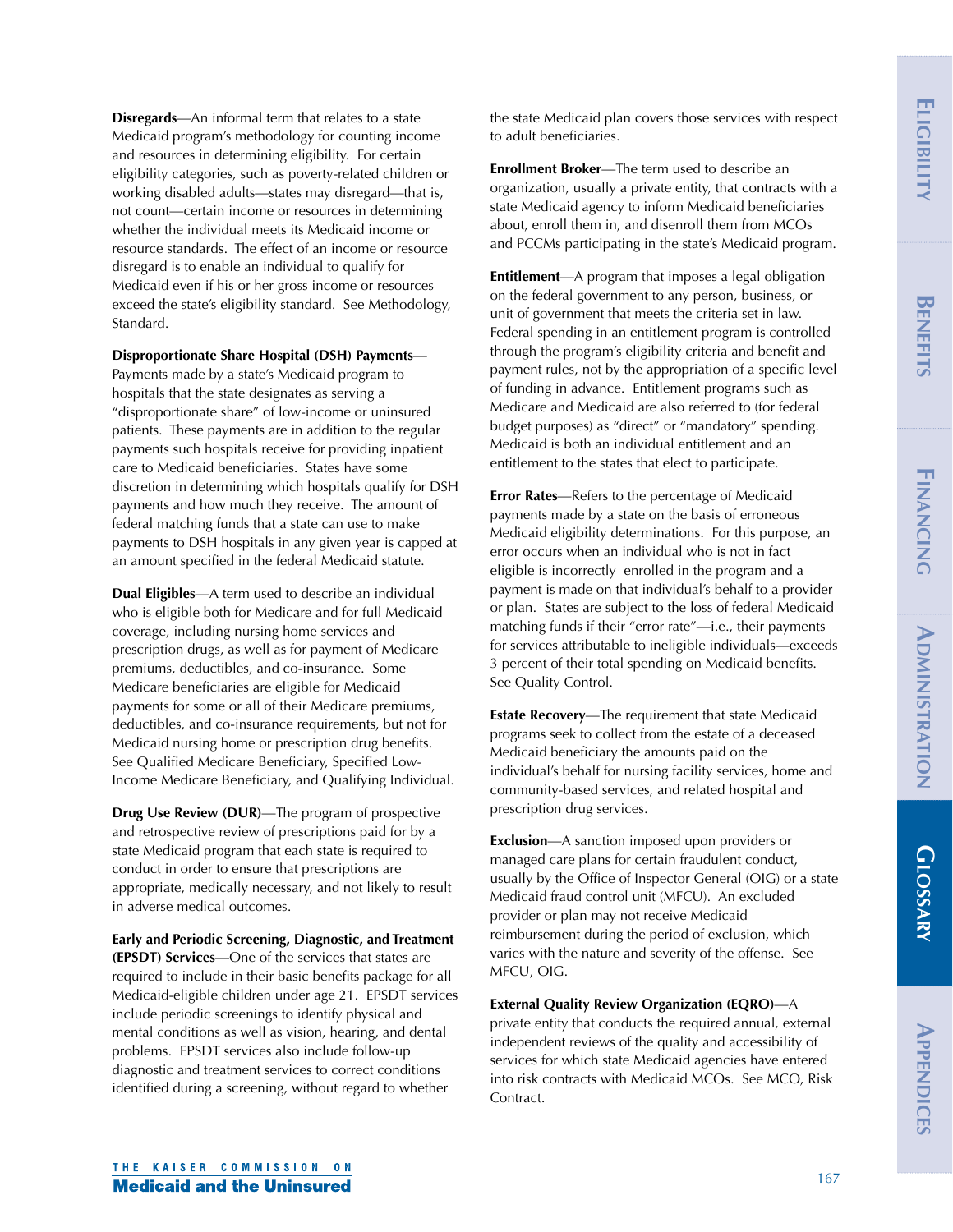FINANCING **FINANCING**

**GLOSSARY**

**Fair Hearing**—Because Medicaid is an entitlement, individuals have a statutory right to appeal denials or terminations of Medicaid benefits to an independent arbiter. The fair hearing is the administrative procedure that provides this independent review with respect to individuals who apply for Medicaid and are denied enrollment, individuals enrolled in Medicaid whose enrollment is terminated, and Medicaid beneficiaries who are denied a covered benefit or service.

**Federal Financial Participation (FFP)**—The technical term for federal Medicaid matching funds paid to states for allowable expenditures for Medicaid services or administrative costs. States receive FFP for expenditures for services at different rates, or FMAPs, depending on their per capita incomes. FFP for administrative expenditures also varies in its rate, depending upon the type of administrative cost. See FMAP.

**Federal Poverty Level (FPL)**—The federal government's working definition of poverty that is used as the reference point for the income standard for Medicaid eligibility for certain categories of beneficiaries. Adjusted annually for inflation and published by the Department of Health and Human Services in the form of Poverty Guidelines, the FPL in calendar year 2001 was \$14,630 for a family of 3 in 48 contiguous States and the District of Columbia, \$18,290 in Alaska, and \$16,830 in Hawaii.

**Federal Medical Assistance Percentage (FMAP)**—The

statutory term for the federal Medicaid matching rate i.e., the share of the costs of Medicaid services or administration that the federal government bears. In the case of covered services, FMAP varies from 50 to 83 percent depending upon a state's per capita income; on average, across all states, the federal government pays at least 57 percent of the costs of Medicaid. FMAPs for administrative costs vary not by state, but by function. The general FMAP for administrative costs is 50 percent; some functions (e.g., survey and certification, fraud control units) qualify for enhanced FMAPs of 75 percent or more.

**Federally Qualified Health Center (FQHC)**—States are required to include services provided by FQHCs in their basic Medicaid benefits package. FQHC services are primary care and other ambulatory care services provided by community health centers and migrant health centers funded under section 330 of the Public Health Service Act, as well as by "look alike" clinics that meet the requirements for federal funding but do not actually receive federal grant funds. FQHC status also applies to health programs operated by Indian tribes and tribal organizations or by urban Indian organizations.

**Fee-For-Service**—A traditional method of paying for medical services under which doctors and hospitals are paid for each service they provide. Bills are either paid by the patient who then submits them to the insurance company or are submitted by the provider to the patient's insurance carrier for reimbursement.

**Financial Eligibility**—In order to qualify for Medicaid, an individual must meet both categorical and financial eligibility requirements. Financial eligibility requirements vary from state to state and from category to category, but they generally include limits on the amount of income and the amount of resources an individual is allowed to have in order to qualify for coverage.

**Formulary**—States that elect to cover prescription drugs in their Medicaid programs may limit the drug products covered through the use of a formulary, a listing of the specific drugs for which a state will make payment without prior authorization. States may exclude from their formularies specific drugs of manufacturers participating in the Medicaid rebate programs only if certain criteria are met and only if the excluded drug is made available through a prior authorization program.

**Freedom of Choice**—Refers to both the right of providers to choose whether or not to participate in the Medicaid program and the right of Medicaid beneficiaries to choose providers from among those participating. This right with respect to beneficiaries is commonly waived in states implementing Medicaid managed care. See Waivers.

**Health Insurance Flexibility and Accountability (HIFA) Waivers**—The term used by the Bush Administration to describe its demonstration initiative, using the section 1115 waiver authority, to encourage new comprehensive state approaches that will increase the number of individuals with health insurance coverage within current-level Medicaid and SCHIP resources. See Section 1115 Waivers.

**Health Insurance Portability and Accountability Act of 1996 (HIPAA)**—The Health Insurance Portability and Accountability Act of 1996, P.L. 104-191, which requires each state's Medicaid management information system (MMIS) to have the capacity to exchange data with the Medicare program and contains "Administrative Simplification" provisions that require state Medicaid programs to use standard, national codes for electronic transactions relating to the processing of health claims.

**Home- and Community-Based Services (HCBS) Waiver**— Also known as the "1915(c) waiver" after the enabling section in the Social Security Act, this waiver authorizes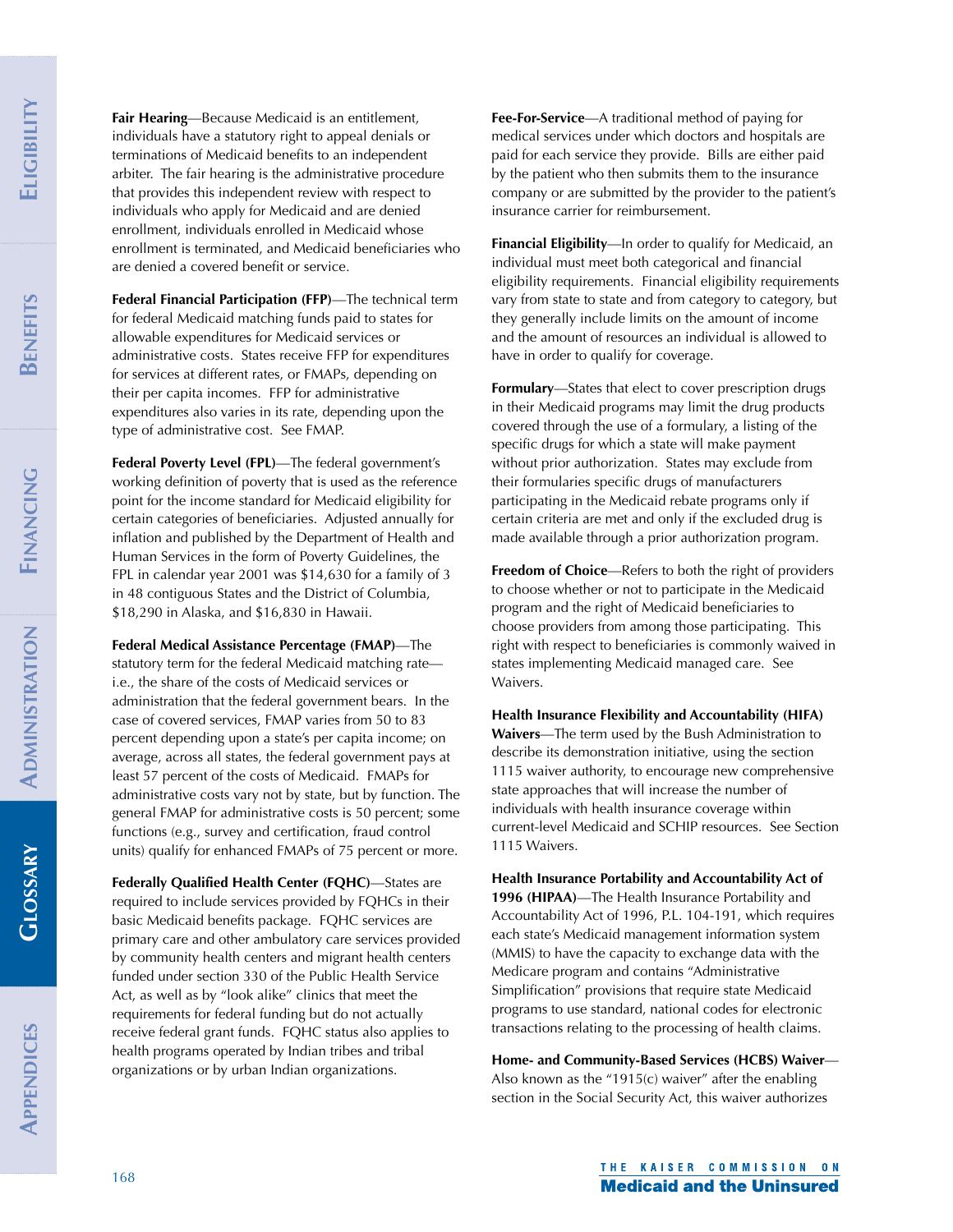**GLOSSARY GLOSSARY**

the Secretary of HHS to allow a state Medicaid program to offer special services to beneficiaries at risk of institutionalization in a nursing facility or facility for the mentally retarded. These home and community-based services, which otherwise would not qualify for federal matching funds, include case management, homemaker/home health aide services, personal care services, adult day health services, habilitation services, and respite care. They also include, in the case of individuals with chronic mental illness, day treatment and partial hospitalization, psychosocial rehabilitation services, and clinic services.

**Hyde Amendment**—The provision in the annual Labor-HHS Appropriations bill that, as of FY 2001, prohibits the use of federal Medicaid matching funds for abortions except if the pregnancy is the result of an act of rape or incest or if the woman suffers from a condition that would, as certified by a physician, place the woman in danger of death unless the abortion is performed.

**Institution for Mental Diseases (IMD)**—A public or private facility with more than 16 beds that is "primarily engaged in providing diagnosis, treatment, or care of persons with mental diseases." This includes not just hospitals for individuals with mental illness but also nursing homes or other long-term care facilities that primarily serve such individuals. Federal Medicaid matching funds are not allowable for the costs of any Medicaid covered services furnished to an individual under 65 years of age who resides in an IMD.

**Intergovernmental Transfer (IGT)**—The transfer of non-Federal public funds from a local government (or locally owned hospital or nursing facility) to the state Medicaid agency, or from another state agency (or state-owned hospital) to the State Medicaid agency, usually for the purpose of providing the state share of a Medicaid expenditure in order to draw down federal matching funds. Often used in connection with payments to DSH hospitals and UPL transactions. See DSH, UPL.

**Intermediate Care Facility for the Mentally Retarded (ICF/MR)**—A public or private facility, the primary purpose of which is to provide health or rehabilitative services to individuals with mental retardation or related conditions (e.g., cerebral palsy). State Medicaid programs may at their option cover services provided by ICFs/MR.

**Katie Beckett Option**—The popular name for the option available to states of making eligible for Medicaid children with disabilities who require the level of care provided in a hospital, nursing facility, or ICF/MR but can be cared for at home and would not otherwise qualify for Medicaid if not institutionalized.

**"Look-Behind" Surveys**—The informal term for a validation survey of nursing facilities participating in Medicaid conducted by CMS in order to ensure that the facilities meet quality requirements and that the surveys of these facilities conducted by state survey agencies are adequate.

**Managed Care Entity (MCE)**—The federal statutory term for a managed care plan participating in Medicaid. There are two types of MCEs: managed care organizations (MCOs) and primary care case managers (PCCMs). MCEs may be public or private.

**Managed Care Organization (MCO)**—An MCO is an entity that has entered into a risk contract with a state Medicaid agency to provide a specified package of benefits to Medicaid enrollees in exchange for an actuarially sound monthly capitation payment on behalf of each enrollee. See Actuarially Sound, Capitation Payment, Risk Contract.

**Mandatory**—State participation in the Medicaid program is voluntary. However, if a state elects to participate, as all do, the state must at a minimum offer coverage for certain services to certain populations. These eligibility groups and services are referred to as "mandatory" in order to distinguish them from the eligibility groups and services that a state may, at its option, cover with federal Medicaid matching funds. See Optional.

**Means Testing**—The policy of basing eligibility for benefits upon an individual's lack of means, as measured by his or her income or resources. Means testing by definition requires the disclosure of personal financial information by an applicant as a condition of eligibility. Medicaid and SCHIP are means-tested programs; Medicare is not.

**Medicaid Fraud Control Unit (MFCU)**—A state agency independent of the state Medicaid agency responsible for investigating and prosecuting fraud and patient neglect and abuse under state law.

**Medical Assistance**—The term used in the federal Medicaid statute (Title XIX of the Social Security Act) to refer to payment for items and services covered under a state's Medicaid program on behalf of individuals eligible for benefits.

**Medically Needy**—A term used to describe an optional Medicaid eligibility group made up of individuals who qualify for coverage because of high medical expenses, commonly hospital or nursing home care. These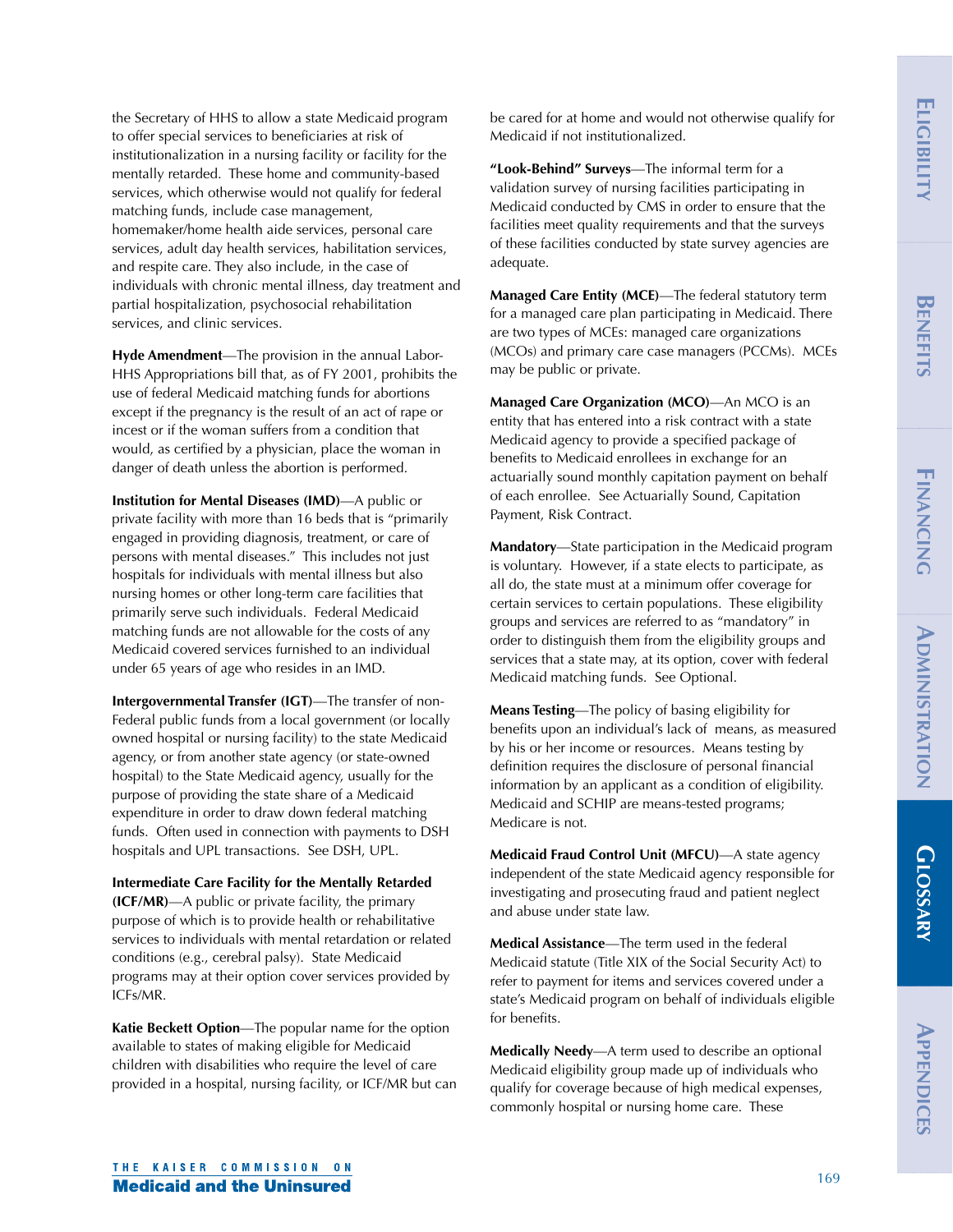FINANCING **FINANCING**

**GLOSSARY**

individuals meet Medicaid's categorical requirements i.e., they are children or parents or aged or individuals with disabilities—but their income is too high to enable them to qualify for "categorically needy" coverage. Instead, they qualify for coverage by "spending down" i.e., reducing their income by their medical expenses. States that elect to cover the "medically needy" do not have to offer the same benefit package to them as they offer to the "categorically needy." See Categorically Needy, Spend-down.

## **Medicaid Management Information System (MMIS)**—

A state's computer systems for tracking Medicaid enrollment, claims processing, and payment information. The 1996 HIPAA legislation requires that each state's MMIS have the capacity to exchange data with Medicare. It also contains "Administrative Simplification" provisions that require state Medicaid programs to use standard, national codes for electronic transactions relating to the processing of health claims.

**Medicare Buy-in**—The informal term referring to the payment of Medicare Part B premiums on behalf of lowincome Medicare beneficiaries who qualify for full Medicaid coverage (dual eligibles) or just for assistance with Medicare premiums and cost-sharing (Qualified Medicare Beneficiary, Specified Low-Income Beneficiaries, and Qualifying Individual).

**Methodology**—The rules that a state uses in counting an individual's income or resources in determining whether he or she meets its Medicaid eligibility standards. For certain eligibility categories, states have the flexibility to disregard some or all of an individual's income and resources in determining whether the individual qualifies for Medicaid. See Disregards, Standard.

**Office for Civil Rights (OCR)—The agency within the** Department of Health and Human Services with responsibility for monitoring and enforcing compliance with federal anti-discrimination laws by providers and managed care entities participating in Medicaid as well as state Medicaid agencies and their contractors.

**Office of Inspector General (OIG)—The agency within** the Department of Health and Human Services with responsibility for monitoring and enforcing compliance with federal fraud and abuse laws by providers and managed care entities participating in Medicaid.

**Optional**—The term used to describe Medicaid eligibility groups or service categories that states may cover if they so choose and for which they may receive federal Medicaid matching payments at their regular matching rate, or FMAP. About two thirds of all federal Medicaid

funds are used to match the cost of optional services for mandatory or optional groups and all services for optional populations.

**Outstationing**—The placement of state or local Medicaid eligibility workers at locations other than welfare offices. State Medicaid agencies are required to outstation workers at DSH hospitals and FQHCs to accept Medicaid applications from poverty-related pregnant women and children.

**Peer Review Organization (PRO)**—An entity that, under contract with a state Medicaid agency, reviews the utilization or quality of services provided to Medicaid beneficiaries either by fee-for-service providers or managed care entities. PROs must meet federal performance standards. CMS recently renamed PROs "Quality Improvement Organizations."

**Personal Needs Allowance (PNA)—In the case of a** Medicaid beneficiary who is a resident of a nursing facility or ICF/MR, the amount of monthly income that he or she is allowed to keep for personal expenses like haircuts and laundry. The remainder of the beneficiary's monthly income is applied to the costs of care at the facility. The minimum PNA that a state must allow an institutionalized beneficiary is \$30 per month.

**Preadmission Screening and Annual Resident Review (PASARR)**—The federal requirement that states must screen all individuals with mental illness or mental retardation prior to admission to a Medicaid nursing facility and review at least annually all residents with mental illness or mental retardation in such facilities, to determine whether the individual or resident requires the level of care provided by the facility.

**Poverty-Level Groups**—The popular term for eligibility groups, both mandatory and optional, for whom Medicaid income eligibility is determined on the basis of a percentage of the federal poverty level (FPL) (e.g., pregnant women and infants with family incomes at or below 133 percent of the FPL). See De-Linking, Federal Poverty Level.

**Presumptive Eligibility**—The option available to states to extend limited Medicaid coverage (with federal matching payments) to certain groups of individuals from the point a qualified provider determines that the individual's income does not exceed the eligibility threshold until a formal determination of eligibility is made by the state Medicaid agency. The groups to whom states may offer Medicaid coverage during a presumptive eligibility period are pregnant women, children, and women diagnosed with breast or cervical cancer.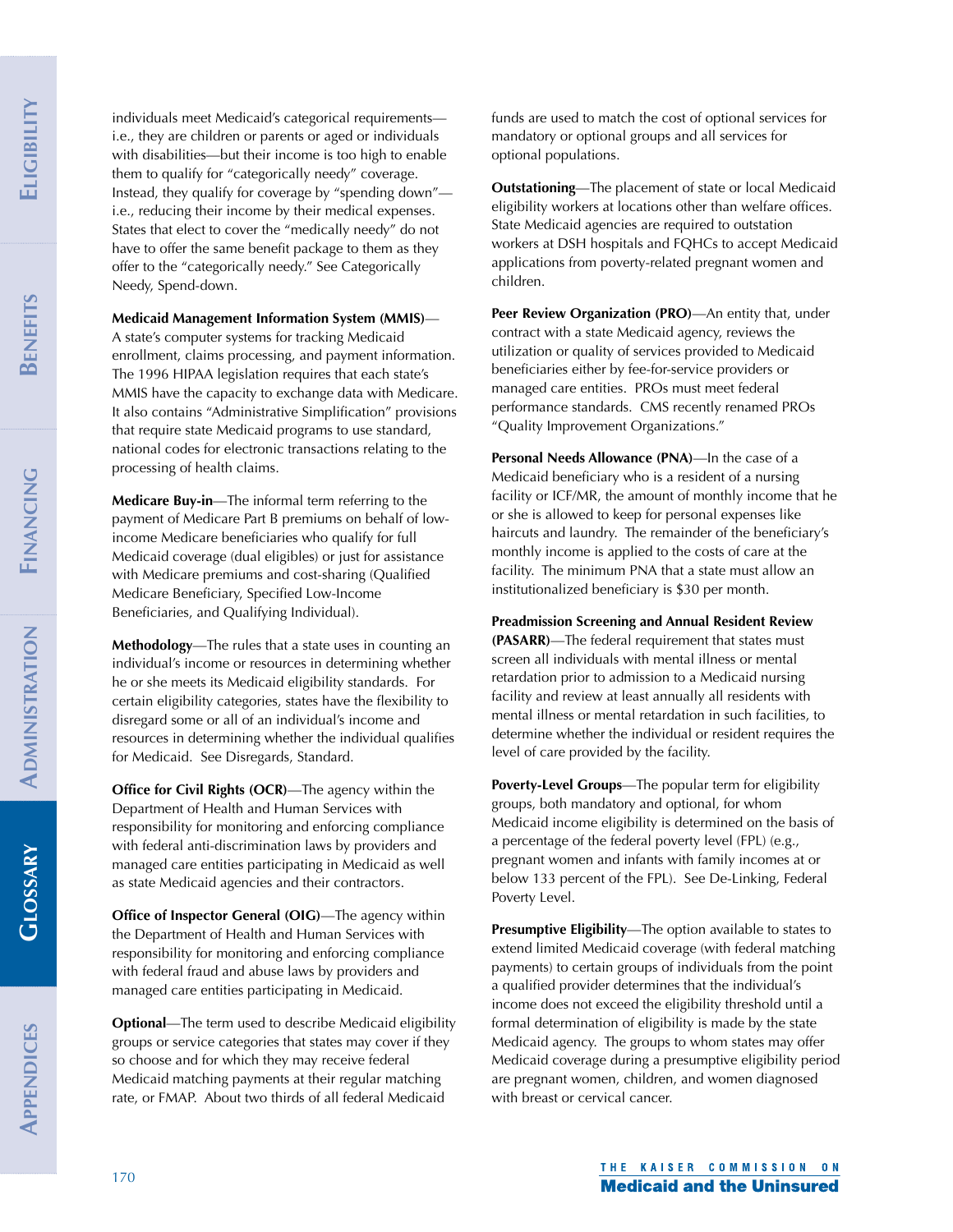**Primary Care Case Manager (PCCM)**—PCCMs are physicians, physician groups, or entities having arrangements with physicians that contract with state Medicaid agencies to coordinate and monitor the use of covered primary care services by enrolled beneficiaries. State Medicaid contracts with PCCMs tend to be less comprehensive in their coverage of benefits and involve less financial risk than those with MCOs.

**Prior Authorization**—A mechanism that state Medicaid agencies may at their option use to control use of covered items (such as durable medical equipment or prescription drugs) or services (such as inpatient hospital care). When an item or service is subject to prior authorization, the state Medicaid agency will not pay unless approval for the item or service is obtained in advance by the beneficiary's treating provider, either from state agency personnel or from a state fiscal agent or other contractor.

**Program of All-Inclusive Care for the Elderly (PACE)**—A benefit that states may at their option offer to Medicaid beneficiaries age 55 or older who have been determined to require the level of care provided by a nursing facility. Qualifying beneficiaries receive all Medicaid-covered services through the PACE provider in which they enroll. PACE providers must meet minimum federal standards and are paid on a capitation basis.

**Provider Tax**—A tax, fee, assessment, or other mandatory payment required of health care providers by a state. States may use revenues from provider taxes to pay the state share of Medicaid spending only under limited circumstances specified in federal Medicaid law.

**Qualified Medicare Beneficiary (QMB)**—A Medicare beneficiary with income or assets too high to qualify for full coverage under the Medicaid program as a dual eligible, but whose income is at or below 100 percent of the federal poverty line (FPL) and whose countable resources do not exceed \$4000. QMBs are eligible to have Medicaid pay all of their Medicare cost-sharing requirements, including monthly premiums for Part B coverage, and all required deductibles and coinsurance (up to Medicaid payment amounts).

**Qualifying Individual (QI)**—Between January 1998 and December 2002, States are required to pay all or a portion of Medicare premiums on behalf of a limited number of Medicare beneficiaries known as "Qualifying Individuals," or QIs. Unlike other categories of lowincome Medicare beneficiaries (e.g., dual eligibles, QMBs, and SLIMBs), QIs are not entitled to this assistance, but are enrolled on a first-come, first-served basis each year up to the limit established by each state's allotment of federal funds for this purpose. QIs have

incomes from 120 to 175 percent of the federal poverty level (FPL) and countable resources of up to \$4,000.

**Quality Control (QC)**—Also known as Medicaid Eligibility Quality Control (MEQC), quality control is the term applied to CMS's statutory duty to monitor state and local Medicaid eligibility determinations. States that are found to have made eligibility errors that result in payments on behalf of ineligible individuals that exceed 3 percent of a state's total Medicaid benefits payments are subject to reductions in federal matching funds.

**Quality Improvement System for Managed Care**

**(QISMC)**—Standards and guidelines issued by CMS that direct managed care organizations to operate internal programs of quality assessment and performance improvement and collect and report data reflecting its performance. QISMC standards and guidelines are mandatory for Medicare+Choice plans but are optional for state Medicaid agencies to use in measuring and improving quality of Medicaid MCOs.

**Rebate**—The amounts paid by manufacturers to state Medicaid programs for outpatient prescription drugs purchased by the programs on behalf of eligible beneficiaries on a fee-for-service basis. Rebates are calculated on the basis of the average manufacturer price (AMP) for each drug and, in the case of brand name drugs, on the basis of the manufacturer's best price. A manufacturer must agree to pay rebates in order for federal Medicaid matching funds to be paid to states for the costs of the manufacturer's drug products. See Average Manufacturer Price, Best Price, Formulary.

**Resources**—Sometimes referred to as assets, resources are items of economic value that are not income. Resources include financial instruments such as savings accounts and certificates of deposit, personal property such as an automobile (above a specified value), and real estate (other than an individual's home). Some Medicaid eligibility groups must meet a resource test; others (at state option) are not subject to a resource test. In establishing a resource test, a state Medicaid program must specify both the resource standard (e.g., the amount of countable resources an individual may retain) and the resource methodology (e.g., which resources are counted and how are they valued).

**Risk Contract**—A contract between a state Medicaid agency and an MCO or other managed care entity (MCE) under which the entity agrees to provide, or arrange for the provision of, a specified set of services to enrolled beneficiaries in exchange for a fixed monthly capitation payment on behalf of each enrollee. By entering into such a contract, the MCO is assuming the financial risk of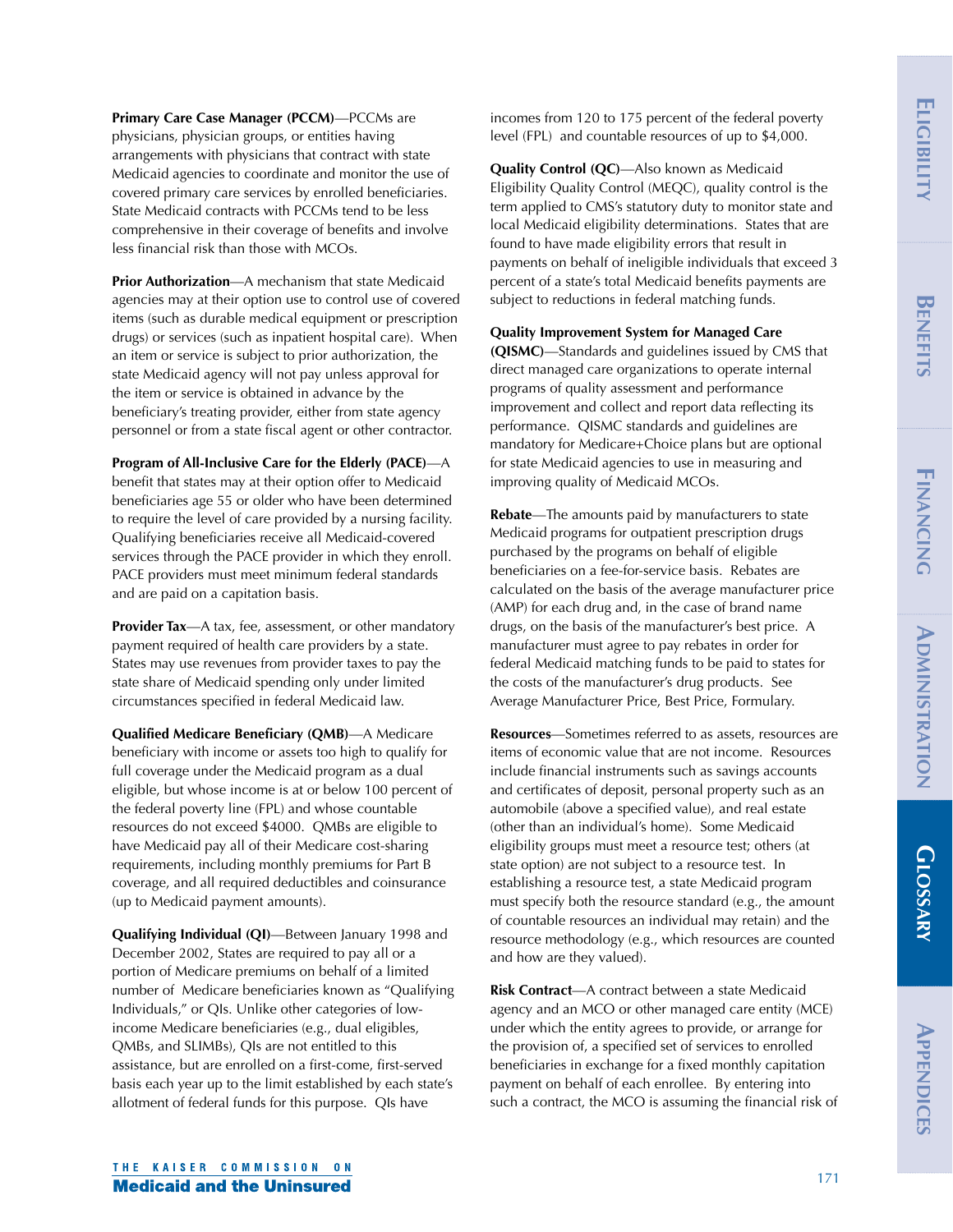**GLOSSARY GLOSSARY** providing covered health services to the enrolled population.

**Rural Health Clinic (RHC)**—States are required to include services provided by RHCs in their basic Medicaid benefits package. RHC services are ambulatory care services (including physicians' services and physician assistant and nurse practitioner services) furnished by an entity that is certified as a rural health clinic for Medicare purposes. An RHC must either be located in a rural area that is a federally-designated shortage area or be determined to be essential to the delivery of primary care services in the geographic area it serves.

**Section 209(b) State**—In amendments to the Social Security Act enacted in 1972, Congress created the Supplemental Security Income (SSI) program of cash assistance for low-income elderly and disabled individuals. Section 209(b) of those amendments allowed states the option of continuing to use their own eligibility criteria in determining Medicaid eligibility for the elderly and disabled rather than extending Medicaid coverage to all of those individuals who qualify for SSI benefits. As of 1998, eleven states had elected the "209(b)" option to apply their 1972 eligibility criteria to aged or disabled individuals receiving SSI benefits for purposes of determining Medicaid eligibility.

**Section 1115 Waiver**—Under section 1115 of the Social Security Act, the Secretary of HHS is authorized to waive compliance with many of the requirements of the Medicaid statute to enable states to demonstrate different approaches to "promoting the objectives of" the Medicaid program while continuing to receive federal Medicaid matching funds. In 2001, 19 states were operating Medicaid section 1115 waivers affecting some or all of their eligible populations and involving \$27 billion in federal matching funds, or one fifth of all federal Medicaid spending that year. The waivers, which are granted (or renewed) for 5-year periods, are administered by CMS. See also Health Insurance Flexibility and Accountability Waivers.

### **Section 1902(r)(2) "Less Restrictive" Methodologies**—

Under section 1902(r)(2) of the Social Security Act, states have flexibility, in determining an individual's Medicaid eligibility, to use methodologies for counting income and resources that are less restrictive than those used in the cash assistance programs for families (TANF) or the elderly and disabled (SSI). Using these less restrictive methodologies, states may disregard some or all of an individual's income or resources in determining whether the individual meets the applicable eligibility standard (e.g., 100 percent of the federal poverty level). As a result, a state can under section 1902(r)(2) expand the

numbers of individuals eligible for Medicaid without changing the eligibility standards.

**Section 1915(b) Waiver**—Under section 1915(b) of the Social Security Act, the Secretary of HHS is authorized to waive compliance with the "freedom of choice" and "statewideness" requirements of federal Medicaid law in order to allow states to operate mandatory managed care programs in all or portions of the state while continuing to receive federal Medicaid matching funds. The waivers, which are granted (or renewed) for 2-year periods, are administered by CMS.

**Section 1931 Eligibility**—Under section 1931 of the Social Security Act, states must extend Medicaid eligibility to parents (and older children) in families who meet the eligibility requirements that were in effect under their state's Aid to Families with Dependent Children (AFDC) program as of July 16, 1996. States have the option under section 1931 to raise the eligibility levels for these parents through the use of "less restrictive" income and resource methodologies (see de-linking).

**Section 1932 State Plan Option**—Under section 1932 of the Social Security Act, states may require Medicaid beneficiaries to enroll in managed care entities (MCEs) by submitting an approvable state plan amendment (SPA) to CMS. Unlike section 1915(b) or 1115 waivers, section 1932 SPAs need not be periodically renewed by CMS.

**Single State Agency**—The agency within state government designated as responsible for administration of the state Medicaid plan. The single state agency is not required to administer the entire Medicaid program; it may delegate most administrative functions to other state (or local) agencies or private contractors (or both). However, all final eligibility determinations must be made by state (or local) agency personnel.

**Specified Low Income Medicare Beneficiary (SLMB)**—A Medicare beneficiary with income or assets too high to qualify for full coverage under the Medicaid program as a dual eligible, but whose income is above 100 percent and not in excess of 120 percent of the federal poverty line (FPL) and whose countable resources do not exceed \$4000. SLMBs, like QMBs are eligible to have Medicaid pay their Medicare monthly premiums, but unlike QMBs are not eligible for Medicaid payment for their Medicare cost-sharing obligations. See also Dual Eligible, Federal Poverty Level, and Qualified Medicare Beneficiary.

**Spend-Down**—For most Medicaid eligibility categories, having countable income above a specified amount will disqualify an individual from Medicaid. However, in some eligibility categories—most notably the "medically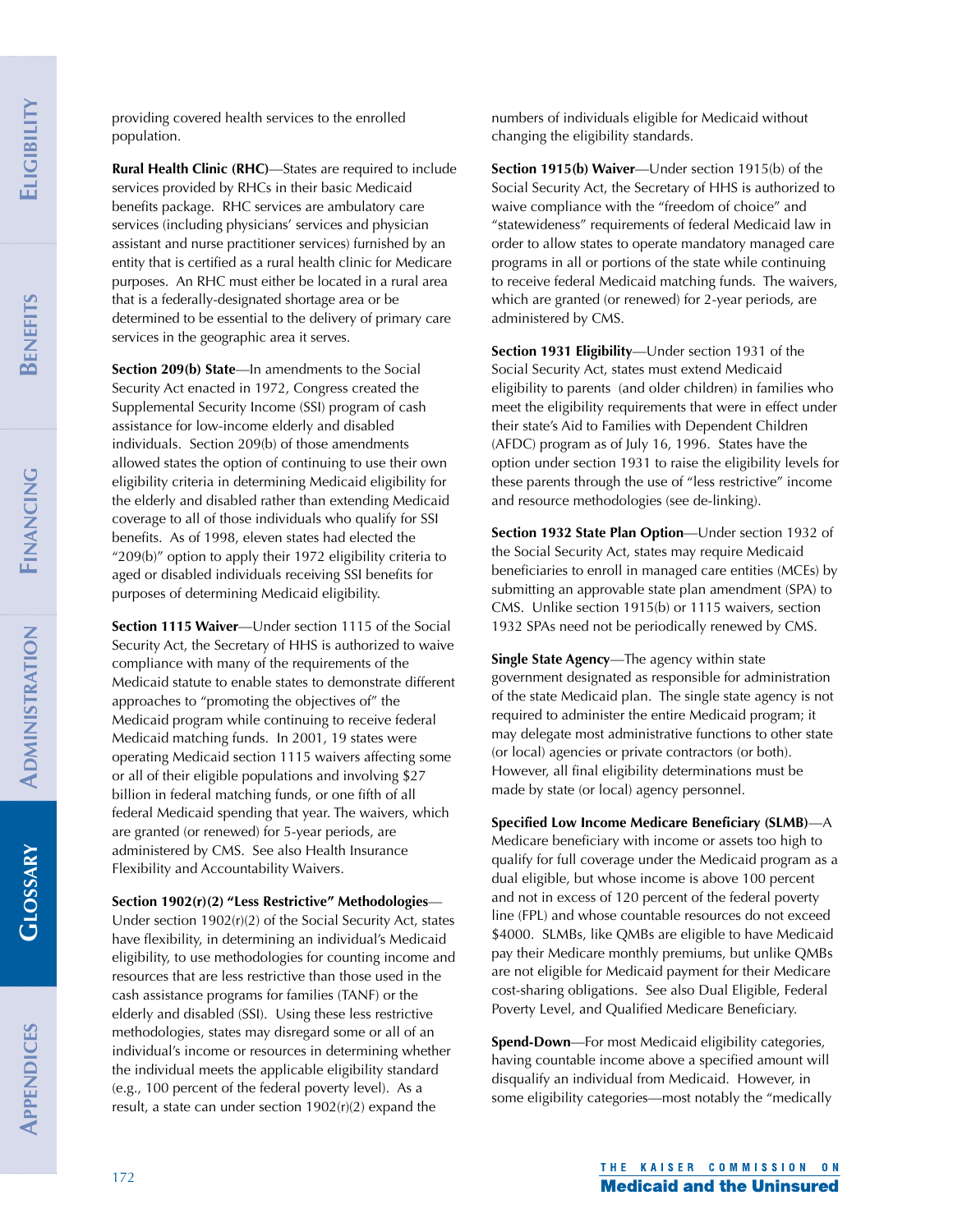**GLOSSARY GLOSSARY**

needy"—individuals may qualify for Medicaid coverage even though their countable incomes are higher than the specified income standard by "spending down." Under this process, the medical expenses that an individual incurs during a specified period are deducted from the individual's income during that period. Once the individual's income has been reduced to a state-specified level by subtracting incurred medical expenses, the individual qualifies for Medicaid benefits for the remainder of the period. See Medically Needy.

**Spousal Impoverishment**—The term used to describe the set of eligibility rules that states are required to apply in the case where a Medicaid beneficiary resides in a nursing facility and his or her spouse remains in the community. The rules, which specify minimum amounts of income and resources each spouse is allowed to retain without jeopardizing the institutionalized spouse's eligibility for Medicaid benefits, are designed to prevent the impoverishment of the community spouse.

**Standard**—As used in the context of Medicaid eligibility determinations, the dollar amount of income or resources that an individual is allowed to have and qualify for Medicaid. For example, states must cover all pregnant women with family incomes at or below 133 percent of the federal poverty level (FPL), or \$14,630 (\$1,219 per month) for a family of 3 in 2001. In determining whether a pregnant woman meets this income standard, a state must count her income; the methodology that the state applies will determine what types of income are counted and what income (if any) is disregarded.

**State Medicaid Plan**—Under Title XIX of the Social Security Act, no federal Medicaid funds are available to a state unless it has submitted to the Secretary of HHS, and the Secretary has approved, its state Medicaid plan (and all amendments to the state plan). The state Medicaid plan must meet 64 federal statutory requirements.

**State Plan Amendment (SPA)—A state that wishes to** change its Medicaid eligibility criteria or its covered benefits or its provider reimbursement rates must amend its state Medicaid plan to reflect the proposed change. Similarly, states must conform their state plans to changes in federal Medicaid law. In either case, the state must submit a state plan amendment (SPA) to CMS for approval.

**State Survey Agency**—The state agency, usually the health department, that is designated by the state as having responsibility for ensuring the quality of public and private hospitals and nursing facilities (usually through licensure). The state survey agency is also responsible for conducting standard and, where

necessary, extended surveys of nursing facilities to determine whether they meet the requirements for participation in Medicaid.

**Statewideness**—The requirement that states electing to participate in Medicaid must operate their programs throughout the state and may not exclude individuals residing in, or providers operating in, particular counties or municipalities. This requirement may be waived under section 1115, 1915(b), and 1915(c) waivers.

**Supplemental Security Income (SSI)**—A federal entitlement program that provides cash assistance to lowincome aged, blind, and disabled individuals. Individuals receiving SSI benefits are eligible for Medicaid coverage in all states except "section 209(b)" states, which have opted to use their more restrictive 1972 criteria in determining Medicaid eligibility for SSI recipients. See Section 209(b).

**Survey and Certification**—The term for the process of surveying nursing facilities to determine whether they meet the requirements for participation in Medicaid (and Medicare). The process involves state survey agencies conducting inspections and CMS surveyors conducting "look behind" inspections. Facilities that do not meet the requirements are subject to various administrative sanctions, including civil money penalties; in extreme cases, a facility's participation in Medicaid may be terminated.

**Temporary Assistance for Needy Families (TANF)**—A block grant program that makes federal matching funds available to states for cash and other assistance to lowincome families with children. TANF was established by the 1996 welfare law that repealed its predecessor, the Aid to Families with Dependent Children (AFDC) program. Prior to this repeal, states were required to extend Medicaid coverage to all families with children receiving AFDC benefits. States may but are not required to extend Medicaid coverage to all families receiving TANF benefits; states must, however, extend Medicaid to families with children who meet the eligibility criteria that states had in effect under their AFDC programs as of July 16, 1996.

**Third Party Liability (TPL)**—The term used by the Medicaid program to refer to another source of payment for covered services provided to a Medicaid beneficiary. For example, if a Medicaid beneficiary is also eligible for Medicare, the Medicare program is liable for the costs of that beneficiary's hospital and physician services, up to the limit of Medicare's coverage. From the Medicaid program's standpoint, Medicare is a liable third party. Other examples of TPL include private health insurance